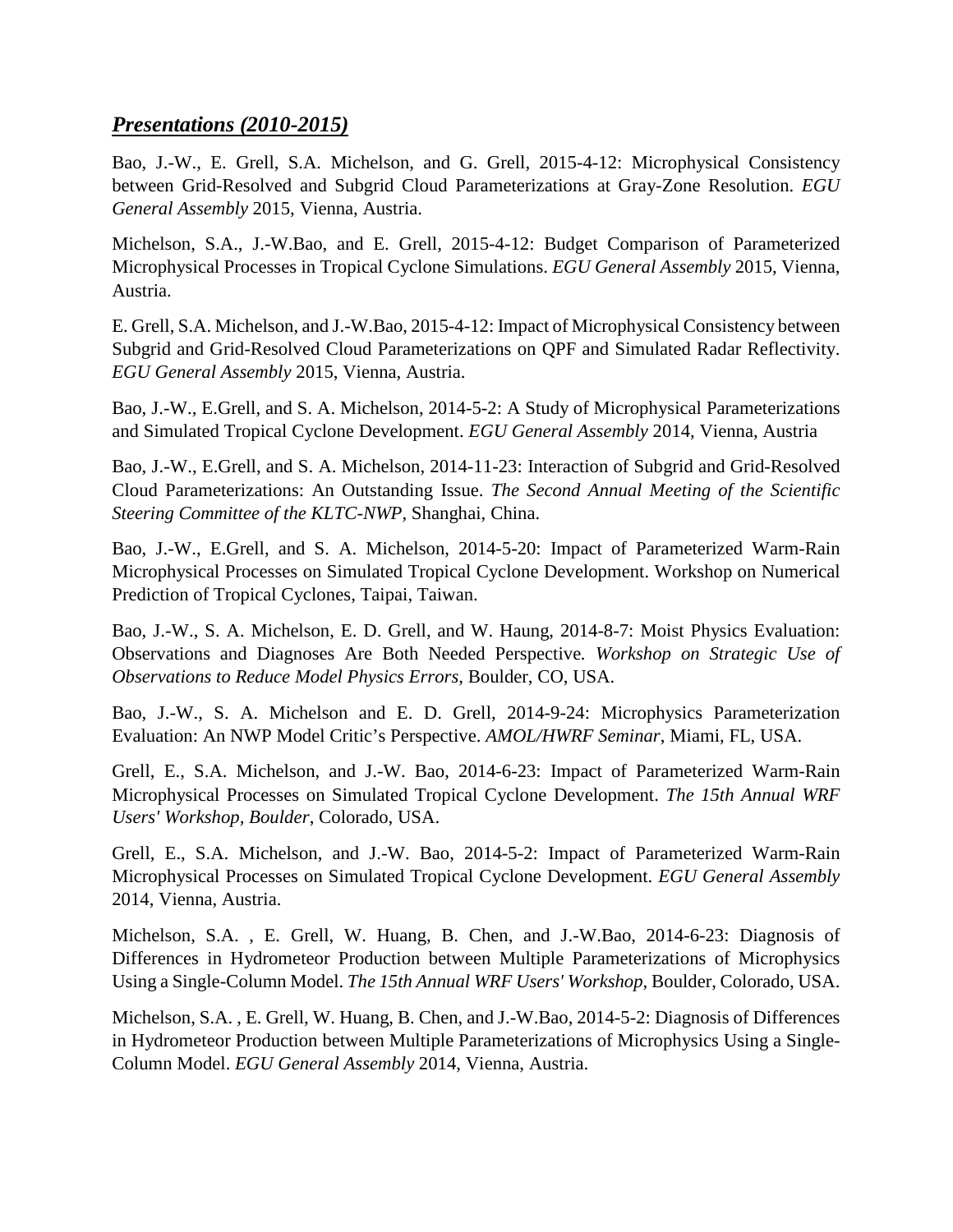Bao, J.-W, S. Michelson, and E. Grell, 2013-5-28: Impact of Complexity and Uncertainty in Cloud Microphysics Parameterizations on the Development of Tropical Cyclones. *Joint Taiwan-US Workshop on the HWRF Mod*el, Taipei, Taiwan.

Bao, J.-W, E. Grell, and S. Michelson, 2013-4-7: Toward Energetically Consistent Parameterization of Horizontal and Vertical Sub-Grid Mixing for High-Resolution NWP Models. *The EGU 2013 Annual Assembly,* Vienna, Austria.

Grell, E. D., S. A. Michelson, and J.-W. Bao, 2013-6-24: Sensitivity of the simulated structure of tropical cyclones to parameterized radiation-cloud interaction. *14th Annual WRF Workshop*, Boulder, CO, USA.

Grell, E., S. Michelson, and J.-W. Bao, 2013-4-7: Sensitivity of the Simulated Structure of Tropical Cyclones to Parameterized Radiation-Cloud Interaction. *The EGU 2013 Annual Assembly*, Vienna, Austria.

Michelson, S., E. D. Grell, and J.-W. Bao, 2013-6-24: Impact of complexity in cloud microphysics parameterizations ion the development of tropical cyclones. *14th Annual WRF Workshop*, Boulder, CO, USA.

Michelson, S., E. Grell, and J.-W. Bao, 2013-4-7: Impact of Complexity in Cloud Microphysics Parameterizations on the Development of Tropical Cyclones. *The EGU 2013 Annual Assembly*, Vienna, Austria.

Bao, J.-W., S. Gopalakrishnan, S. Michelson, F. Marks, and M.T. Montgomery, 2012-4-15: Sensitivity of the NOAA Hurricane Research and Forecasting Model (HWRF) to Horizontal and Vertical Diffusion. *30th Conference on Hurricanes and Tropical Meteorology*, Ponte Verda Beach, FL, USA.

Bao, J.-W., S. Michelson and S. Gopalakrishnan, F. Marks, J. Zhang, V. Tallapragada, 2012-3-5: Comparison and Evaluation of Two ABL Mixing Schemes in HWRF. *The 66th Interdepartmental Hurricane Conference*, Charleston, SC, USA.

Bao, J.-W. and S. Michelson, 2012-7-9: Physics Representations in Tropical Cyclone Models. *Indo-US Advanced Workshop and Colloquium on Modeling and data Assimilation for Tropical Cyclone Prediction*, Bhubaneswar,Orissa, India.

Bao, J.-W., C. W. Fairall, S. A. Michelson, L. Bianco, 2012-7-9: Parameterizations of Sea-Spray Impact on the Air-Sea Momentum and Heat Fluxes. *Indo-US Advanced Workshop and Colloquium on Modeling and data Assimilation for Tropical Cyclone Prediction*, Bhubaneswar,Orissa, India.

Bao, J.-W., V. Tallapragada, S. Gopalakrishna, X. Zhang C. Fariall, S. Michelson, E. Grell, 2012- 12-20: Improving Physics Representations in Tropical Cyclone Models: The Issues and Challenges. Shanghai Meteorological Bureau/Shanghai Typhoon Institute, Shanghai, China.

Michelson, S. and J.-W. Bao, 2012-6-26: Sensitivity of asymptotic behavior of idealized tropical cyclone intensification to parameterizations of the atmospheric boundary layer mixing*. The 13th WRF Users' Workshop*, Boulder, CO, USA.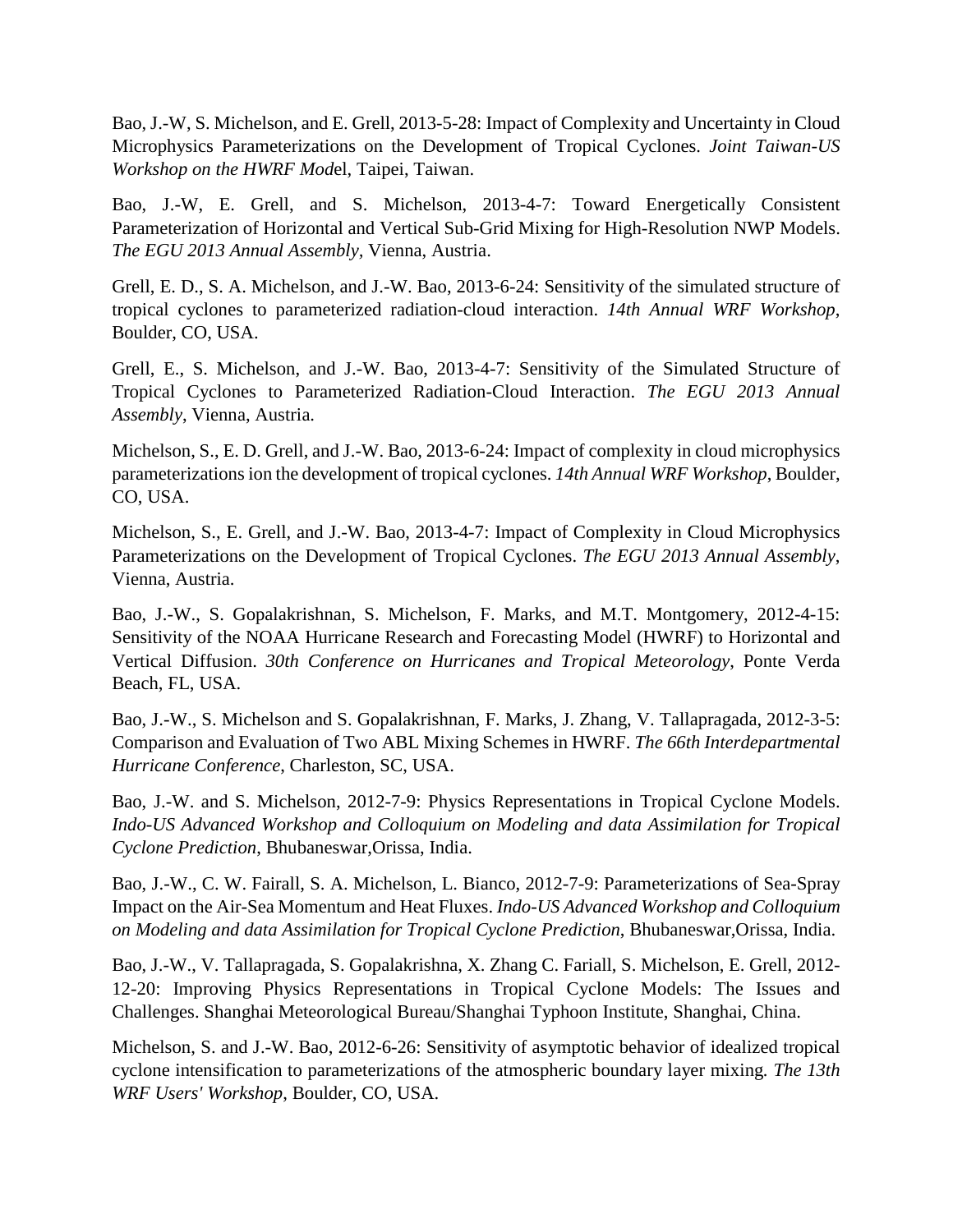Michelson, S., and J.-W. Bao, 2012-4-22: Comparison and evaluation of two types of PBL schemes in tropical cyclone boundary layer simulations. *The EGU 2012 Annual Assembly*, Vienna, Austria.

Bianco, L., S. Michelson, J.-W. Bao and C. W. Fairall, 2011-4-3: Effects of sea spray on the structure of tropical storm in a coupled atmosphere-wave-ocean model. *The EGU 2010 Annual Assembly*, Vienna, Austria.

Michelson, S. and J.-W. Bao, 2011-6-20: Sensitivity of asymptotic behavior of idealized tropical cyclone intensification to physics. *The 12th WRF Users' Workshop*, Boulder, CO, USA.

Bao, J.-W., S. Michelson and S. Gopalakrishnan, 2011-2-28: Controlling factors of the radius of maximum winds in HWRF. *The 65th Interdepartmental Hurricane Conference,* Miami, FL, USA

Michelson, S., and J.-W. Bao, 2011-4-3: Sensitivity of the simulated structure of tropical storms to physics parameterizations. *The EGU 2011 Annual Assembly*, Vienna, Austria.

Bao. J.-W., S. G. Gopalakrishnan, S. A. Michelson, 2010-5-10: Sensitivity of the NOAA Hurricane Research and Forecasting Model (HWRFX) to Various Cloud and Boundary Layer Parameterizations. *29th Conference on Hurricanes and Tropical Meteorology*, Tucson, AR, USA.

Bao, J.-W., C. W. Fairall, S. A. Michelson, L. Bianco, 2010-5-6: Parameterization of Sea-Spray Impact on Air-Sea Momentum and Heat Fluxes in Hurricane Prediction Models. *The EGU 2010 General Assembly*, Vienna, Austria.

Bao, J.-W., S. Gopalakrishnan, and S. Michelson, 2010-3-1: Sensitivity of the WRF-NMM Model to Physics Parameterizations at Various Vertical and Horizontal Resolutions. *The 64th Interdepartmental Hurricane Conference*, Savannah, GA, USA.

Bianco, L., J.-W. Bao, C. W. Fairall, and S. A. Michelson, 2010-2-22: A Numerical Investigation of Feedback Processes in the Droplet Evaporation Layer for Tropical Cyclones. *2010 Ocean Sciences Meeting*, Portland, PA, USA.

Bao, J.-W., C. W. Fairall, L. Bianco, S. A. Michelson, I. Ginis, T. Hara, B. Thomas, 2010-12-13: Sea Spray Physics in the GFDL Coupled Atmosphere-Wave-Ocean Model for Hurricane Prediction. *2010 Fall Mee*ting, AGU, San Francisco, CA, USA.

Bao, J-.W., S. A. Michelson, C. Fairall, and L. Bianco, 2010-9-27: Parameterization of Sea-Spray Impact on Air-Sea Momentum and Heat Fluxes in Weather and Climate Prediction Models. *17th Conference on Air Sea Interaction and Ninth Conference on Coastal Atmospheric and Oceanic Prediction and Processes,* Annapolis, MD, USA.

Bianco, L., J.-W. Bao, C. W. Fairall, and S. A. Michelson, 2010-5-10: Impact of sea spray on the surface boundary layer. *The AMS 29th Conference on Hurricanes and Tropical Meteorology*, Tucson, AR, USA.